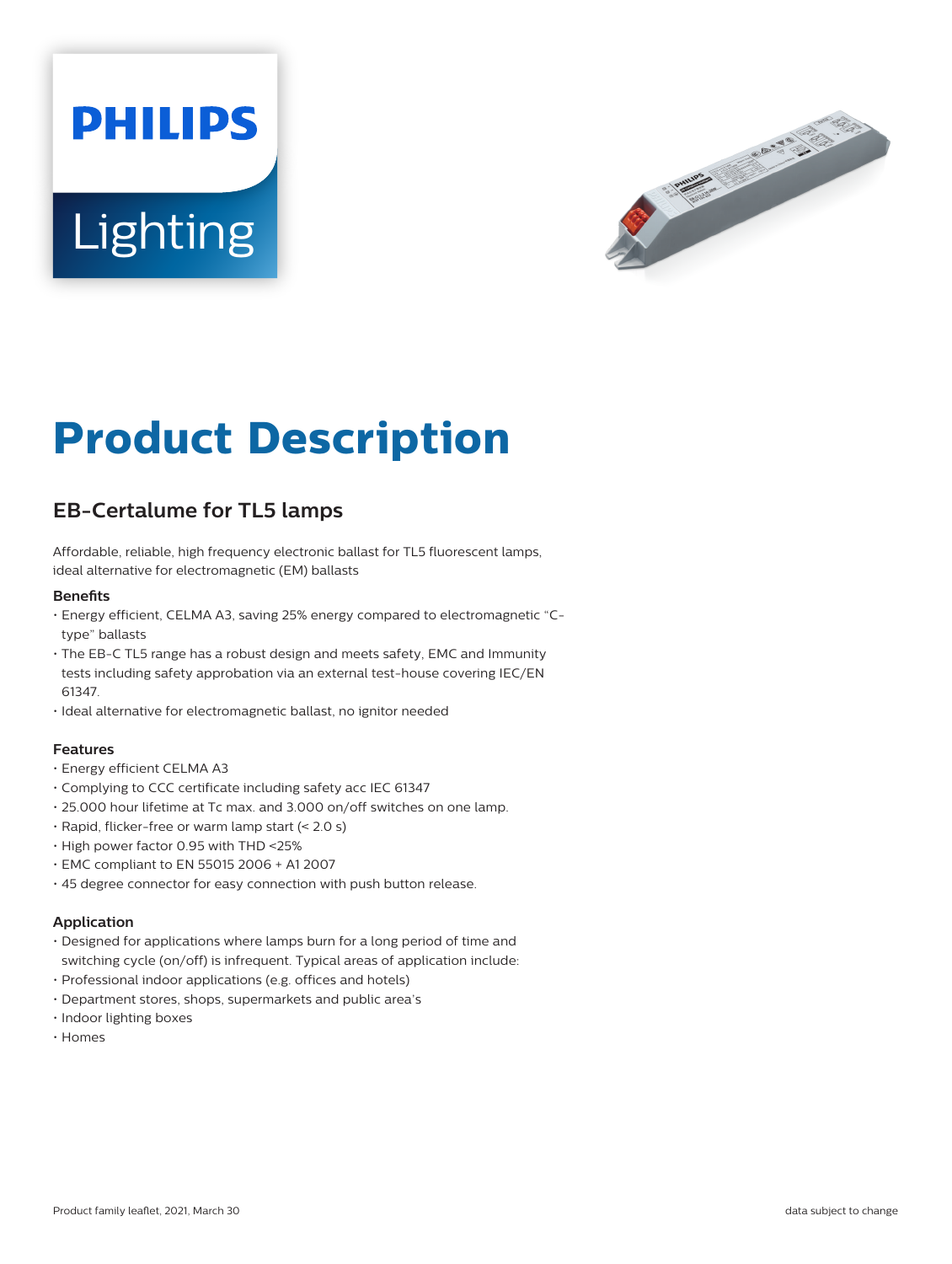### **EB-Certalume for TL5 lamps**

#### **Versions**





**EB-Ci 1-2 14-28W 220-240V 50/60 Hz EB-C 114 TL5 220-240V 50/60Hz**

#### **Dimensional drawing**



| <b>Approval and Application</b> |      |  |
|---------------------------------|------|--|
| <b>Energy Efficiency Index</b>  | A2   |  |
|                                 |      |  |
| <b>General Information</b>      |      |  |
| Lamp Type                       | דו ק |  |

| Product               | D <sub>1</sub> | C1 | A1 | A2                                       | R1 |
|-----------------------|----------------|----|----|------------------------------------------|----|
| EB-C 114 TL5 220-240V |                |    |    | 4.2 mm 21.0 mm 275.0 mm 265.0 mm 19.8 mm |    |
| 50/60Hz               |                |    |    |                                          |    |
| EB-C 128 TL5 220-240V |                |    |    | 4.2 mm 21.0 mm 275.0 mm 265.0 mm 19.8 mm |    |
| 50/60Hz               |                |    |    |                                          |    |
|                       |                |    |    |                                          |    |

| Product                                                          | A1 | AA <sup>2</sup> | <b>B1</b> | - 61 |  |
|------------------------------------------------------------------|----|-----------------|-----------|------|--|
| EB-Ci 1-2 14-28W 220-240V 50/60 210 mm 200 mm 30 mm 26 mm 4.3 mm |    |                 |           |      |  |
| Hz                                                               |    |                 |           |      |  |

#### **Operating and Electrical**

|          | Order Code Full Product Name       | Input Frequency Input Voltage |              |
|----------|------------------------------------|-------------------------------|--------------|
| 13355000 | EB-Ci 1-2 14-28W 220-240v 50/60 Hz | 50 or 60 Hz                   | 220-240 V    |
| 88654200 | EB-C 114 TL5 220-240V 50/60Hz      | 50 to 60 Hz                   | 220 to 240 V |

|          | Order Code Full Product Name  | Input Frequency Input Voltage |              |
|----------|-------------------------------|-------------------------------|--------------|
| 88656600 | EB-C 128 TL5 220-240V 50/60Hz | 50 to 60 Hz                   | 220 to 240 V |